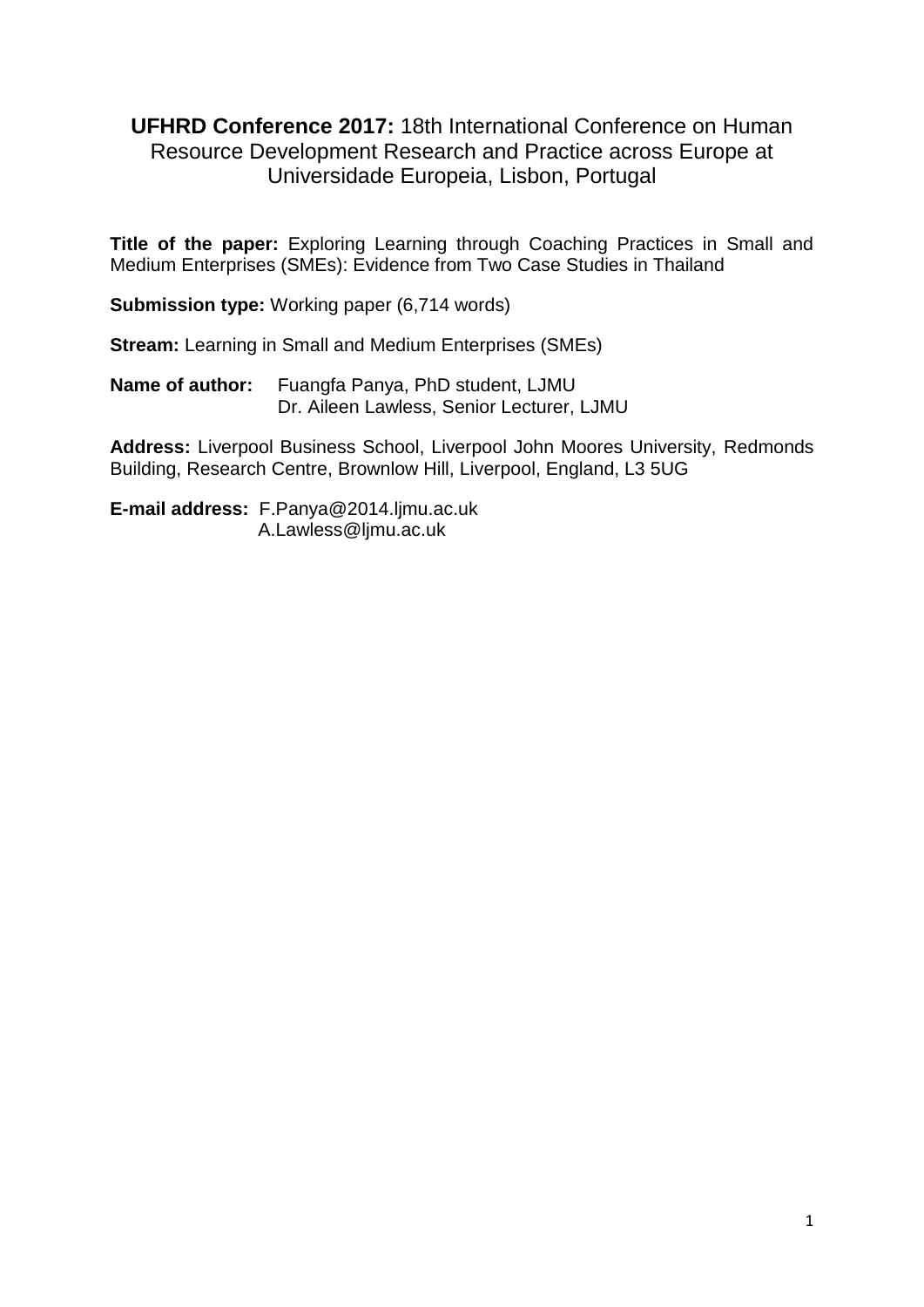# **Abstract**

**Objective:** The purpose of this paper is to present empirical evidence of learning in small to medium enterprises (SMEs), with a particular focus on coaching practices within two case study organisations in Thailand. These SMEs are recipients of Thai SMEs national award identified as 'critical cases' and they have received numerous awards at national and international level, which identifies them as high performing organisations that ascribe to outstanding Human Resource practices.

**Design & Methodology:** The paper draws upon case-study and a variety of qualitative methods were employed. Purposive sampling was used to identify 18 key informants, comprising two owner-managers and eight organisational coaches, along with their coachees', with the latter being deemed 'talented employees'. The data generated during the field work has been analysed by template analysis.

**Results & Conclusion**: The analysis reveals that within the case study organisations the portrayal of Buddhist and Christian philosophy engendered a feeling of belonging, a 'family' atmosphere to support coaching practices in organisation, and the ownermanagers plays a crucial role in organisational learning and coaching practices. Three predominant themes emerged: the attributes of talent, employee development and coaching practices.

**Keywords:** SMEs, Learning, Owner-manager, Coaching, Human Resource Development, Situation Specificity.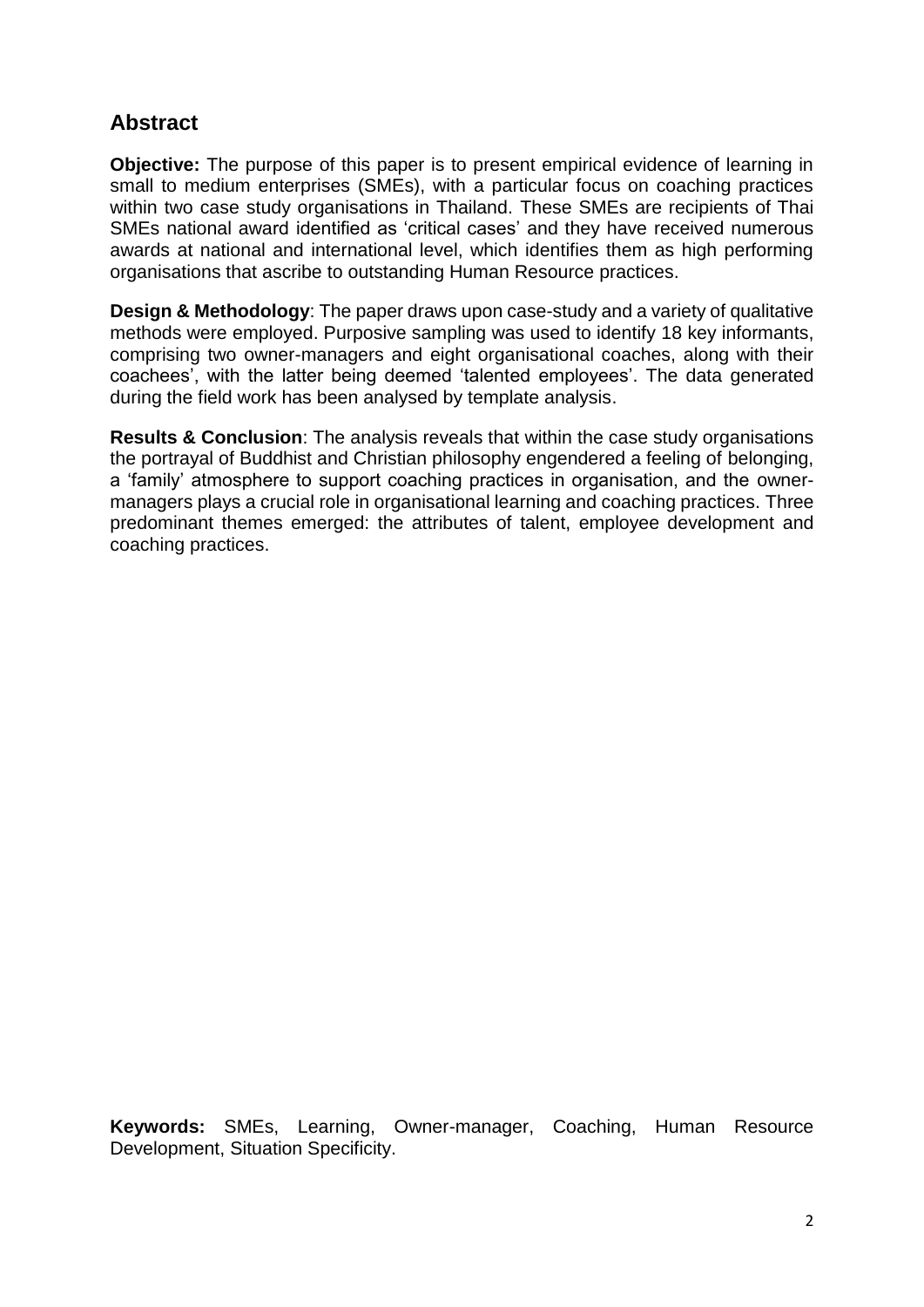## **Introduction**

Throughout the world, SMEs make a positive and substantial contribution to economic growth (Ates, Bititci, Garengo, & Cocca, 2013; Jasra, Khan, Hunjra, Rehman, & Azam, 2011). At a practical level, however, SMEs invariably face a diverse range of issues, encountering both internal and external barriers(Johnson & Schaltegger, 2016). One major issue SMEs often face is paucity of time, which sits alongside poor financial investment in HRD (Akterujjaman, 2010). Equally, misunderstandings have arisen concerning how skill sets are developed(Bishop, 2015), with an added distraction in SMEs being the view that financial support will resolve this learning issue(Zainol, Daud, Arumugam, & Ibrahim, 2015). Despite these negative issues, HRD has been identified as a key factor in the survival and growth of an SME (Ahmad, Abdul Rani, & Mohd Kassim, 2010).

Whilst there are several broad approaches to organisational learning, coaching is perceived as a core development intervention, in respect to both individual and organisational success (Ellinger & Kim, 2014; Whybrow & Lancaster, 2012). Despite the importance of individual development, the volume of research on coaching in SMEs remains relatively low, particularly when compared with that undertaken in larger organisations (Lane, 2010). Indeed, it is the dearth of research and the challenges of HRD in SMEs, which drove us to investigate the coaching of those valuable employees who can impact positively on organisational outcomes (Snell, Morris, & Bohlander, 2015).

In order to address the issues surrounding the learning and development of people in SMEs, a rich and deep understanding of the contextual situation needed to be gained, which is how our empirical study emerged. Consequently it is necessary to explore thoroughly the current learning coaching practices, and we sought specifically to explore the following research question: What are the employees learning through coaching practices within two critical case study organisations?

To investigate the above question, this paper adopts a variety of qualitative methods to gain insight into two high-performance SMEs. The paper consists of four main parts which are outlined subsequently as follows: Firstly, we review briefly the concepts of the manager as coach and SMEs particular on the context of SMEs in Thailand, emphasizing the necessity of further findings in this research area. Secondly, the paper describes the research methodological aspects. Thirdly, we then present the findings and discuss the results from data generation and analysis, highlighting to contribute to theoretical development and practical implementation. Finally, we provide the conclusion and discussion on the findings, before giving contribution of knowledge and possible recommendation for future study.

# **The Research Context**

Our research is situated in Thailand, where SMEs perform a vital role in accelerating the nation's Gross Domestic Product (Chittithaworn, Islam, Keawchana, & Yusuf, 2011; Kluaypa, 2013). Whilst SMEs account for 99.73 per cent of all establishments in Thailand (OSMEP, 2015), earlier studies have suggested that barriers exist which impede organisational effectiveness (APEC, 2013). Areas of concern have been highlighted as: management, accounting, financing, production and, importantly for our study, human resource initiatives. Evidence equally exists that Thai SMEs have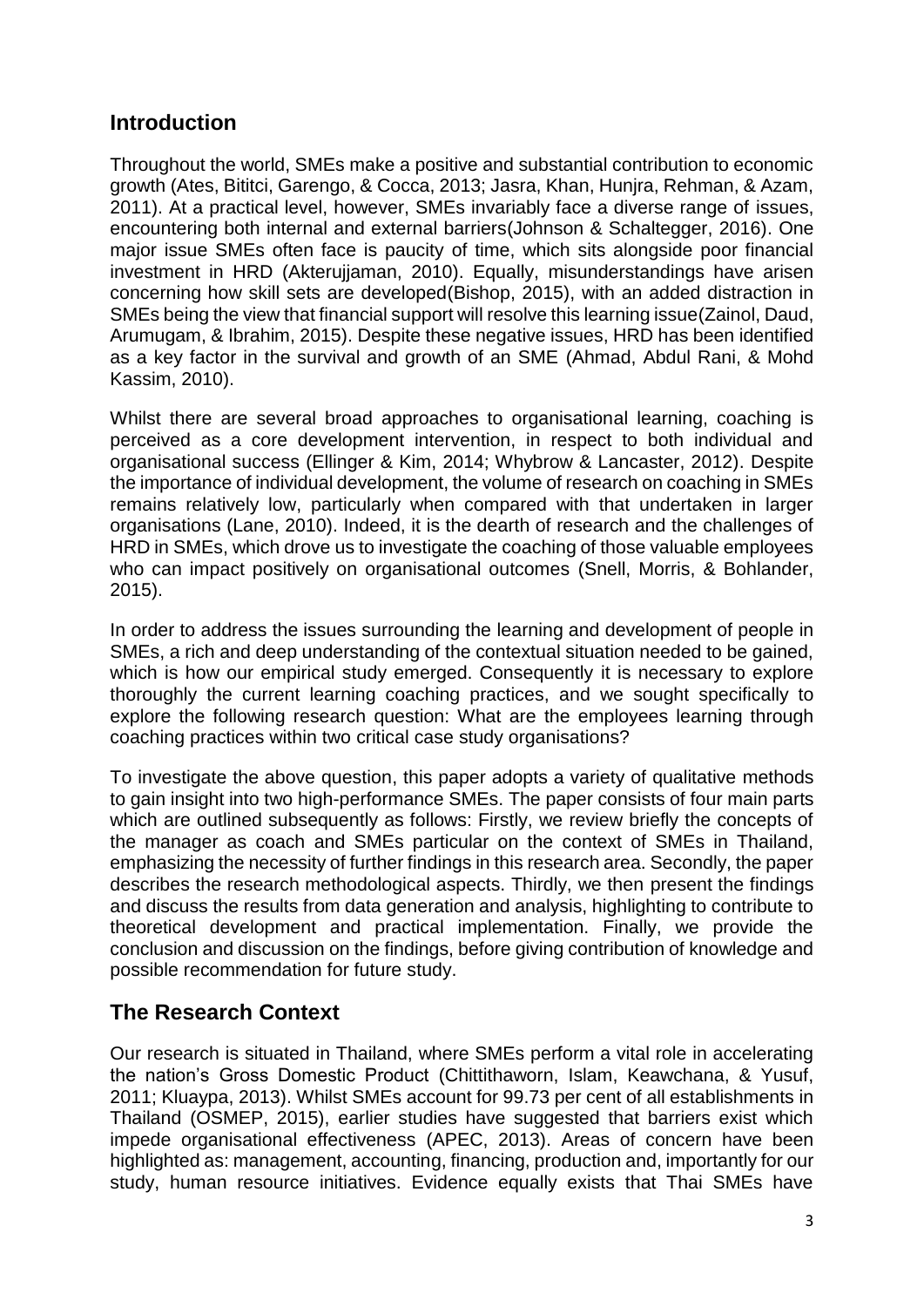experienced difficulty in adopting Western concepts of HRD, with these 'best practices' not transferring easily across cultural divides (Thassanabanjong, Miller, & Marchant, 2009). In addition, the form of Organisation Development proposed by foreign specialists does not combine easily with Thai companies, again, possibly due to cultural variations (Akaraborworn & McLean, 2001). To compete in a globalised world, it is important for Thai organisations to develop effective business methods, including people development, that express synergy with the values and ethos of Thailand (Pruetipibultham, 2010). Two case studies are based on specialises in the trading and manufacturing sector of Thai SMEs; case study 1 is a leading waste recycling business, and case study 2 is a textile business with focusing on niche markets and gaining a competitive advantage in the market. One of the essential criteria in recruiting SMEs is that both organisations are received a SMEs National Award. Also, the companies have grown steadily, they started the business from the ground up and now they are a successful business that the growth are set to continue.

## **Theoretical background**

Our literature review focused on two aspects: (1) The manager as coach concept and (2) The context of SMEs in Thailand

### *The manager as coach concept*

Learning can happen in the various forms: incidental learning and intention learning through formal and informal learning (Nadler, 1970) which 'coaching is an appropriate learning intervention' (Beattie et al., 2014, p. 184) in organisation. It has been argued that coaching has the potential to enhance the learning and development of individuals and teams while contributing to organisational growth (Ellinger and Kim, 2014). Moreover, coaching has almost become a mantra with many authors arguing that coaching can be applied in many areas (Passmore, 2010; Bono et al., 2009; Ellinger et al., 2003; Hamlin et al., 2008). While acknowledging that: 'various forms of coaching exist' (Passmore, 2015: p.11) there is, understandably, no universally agreed definition of coaching (Ellinger and Kim, 2014). Within this paper we focus on the manager as coach concept which can be categorised in the managerial coaching; it has four variants of managerial coaching: peer, team, hierarchical and cross-organisational which hierarchical involves line manager to be a coach and it is considered as the most well-known form of managerial coaching (Beattie et al., 2014). The managers can play a key role as a coach in organisation through appropriate skills and facilitative behaviours such as interpersonal and cognitive (R. G. Hamlin, Ellinger, & Beattie, 2006). The line managers' roles to engage coaching practices focused on improving the skills, competence, and performance (Beattie et al., 2014).

However, coaching research has focused on large companies (Peel 2008) and Scullion and Ryan (2013) have argued that: "there is a real dearth of empirical research on talent management in small and medium sized enterprises (SMEs)".

*The context of SMEs in Thailand*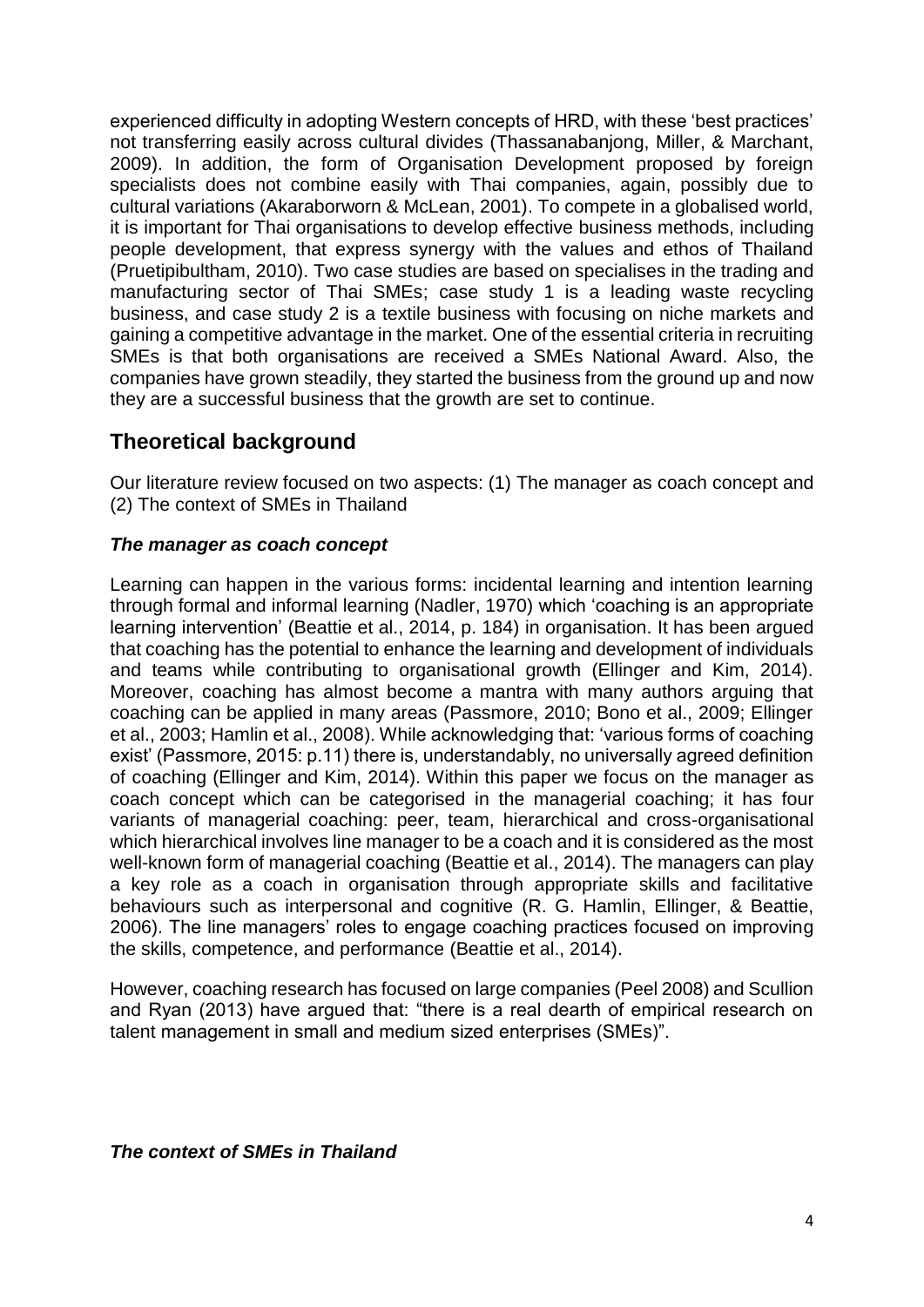Small Medium Enterprises (SMEs) have been acknowledged as the backbone of economic growth worldwide (Ates et al., 2013; Jasra et al., 2011; Nakwa, Zawdie, & Intarakumnerd, 2012) by "*providing job opportunities and supporting the big industries"* (Anuar & Mohd Yusuff, 2011, p. 324). In Thailand, at the end of 2014 the total number of enterprises was 2,744,198, of which 2,736,744 were SMEs, or 99.73% of the total number of enterprises, providing more than 80 per cent of the overall employment which are increasingly seen as creator of new jobs in Thailand (OSMEP, 2015; Swierczek & Ha, 2003). In addition, Thai SMEs contribute over 39 percent to the Gross Domestic Product (GDP), (OSMEP, 2015). The pivotal role of Thai SMEs has been acknowledged by many scholars (APEC, 2013; Buranajarukorn, 2006; Chittithaworn et al., 2011; Kluaypa, 2013; Pruetipibultham, 2010).

Type of SMEs has been divided according to three broad categories: Manufacturing, Trading and the Service sector. An enterprise is identified to be an SME based on value of assets or number of full-time employees, which an enterprise is categorised as an SME when it has less than two hundred employees and/or fixed asset is less than 200 million baht, as can be seen in Table 1.

| <b>Small Enterprise</b> |                 |                     | <b>Medium Enterprise</b> |            |
|-------------------------|-----------------|---------------------|--------------------------|------------|
| <b>Employees</b>        | Fixed<br>Assets | Employees (Persons) |                          | Fixed      |
|                         | (Million Baht)  |                     |                          | Assets     |
| Manufacturing           | $\leq$ 50       | $\leq 50$           | $>50-200$                | $> 50-200$ |
| Trading                 |                 |                     |                          |            |
| - Wholesaling           | $\leq 50$       | $\le$ =25           | $>25-50$                 | $> 50-100$ |
| - Retailing             | $\le$ =30       | $\le$ =15           | $>15-30$                 | $> 30-60$  |
| Service                 | $\leq$ 50       | $\leq 50$           | $>50-200$                | $> 50-200$ |

Table 1. The categorisation of Thai Small and Medium Enterprises (SMEs)

*Source: Adapted from the Office of SMEs Promotion (OSMEP, 2015)* Note: Exchange rate at 45 Baht = 1 UK pound.

Office of Small and Medium Enterprises Promotion (OSMEP), is a governmental agency, had the role and responsibility to assist, promote and support SMEs and had been undertaking many projects to enhance capability of SMEs in many aspects including the SMEs National Awards Competition project (OSMEP, 2015). This Competition selects the best SMEs in accordance with a set of criteria from the Thailand Quality Award (TQA), which is considered a world-class award. The fundamentals of the technical and decision-making processes are identical to the Malcolm Baldrige National Quality Award (MBNQA) of the United States of America, as the MBNQA is being adopted by many countries around the world (Meethom and Kengpol, 2008). The SMEs National Awards Competition has been held for 8 times started in 2006 which are sets criteria consisting of seven categories. There are three level awards as follows:

- $\geq$  800 1,000 points will receive an SME National Award
- 700 799 points will receive an SME Outstanding Award
- $\geq 600 699$  points will receive an SME Rising Star Award.

Even though there have been nearly 3 million SMEs, there have been about 200 SME entrepreneurs granted this awards , with approximately only 30 SMEs being granted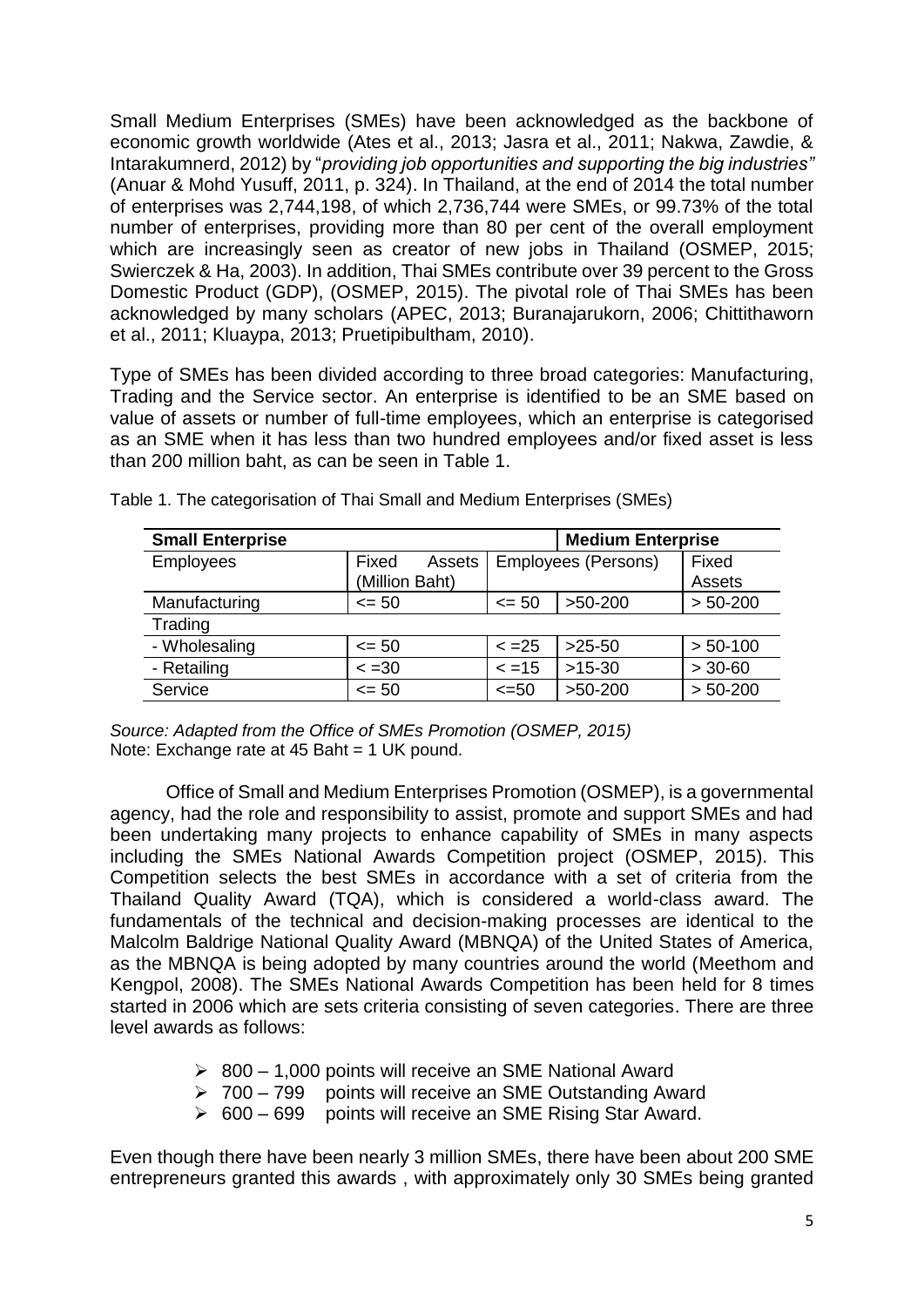the SME National Award for 8 years (OSMEP, 2017), thus SMEs national award was a key selection criteria for the case study to guarantee the quality of SMEs. We selected two cases from 30 SMEs which are considered to be the 'best SMEs' and 'critical cases' from trading and manufacturing sector to present employee learning and coaching practices. We also believed that it can be the 'good example' for several SMEs.

## **Research method**

This section provides information about research approach and design, data collection and data analysis.

### *Research approach and design*

The approach is qualitative, gaining a deep understanding and analysis of employee learning and development within two case study organisations. The main reason for conducting the case study was that two selected SMEs were based on the organisations' perceived level of good practices, so two selected case studies may therefore be considered as critical case (Flyvbjerg, 2011), also would provide evidence of good practices (R. Hamlin, 2002) . Key informants in both companies shared the view that a strong focus on their perception and practices of learning through coaching which need to became eminent. Thus we selected two organisational cases to investigate learning and coaching practices, by utilising three selection criteria: (1) the companies were registered as Thai SMEs; (2) they had received a SME National Award; and (3) they allowed research access to employees. Purposive sampling led to rich qualitative data being drawn from eighteen key informants. Data was generated by the first author who is a native Thai speaker. She spent a few months in each organisation as a non-participant observer; she undertook document analysis and semi-structured interviews. In addition, an 'iterative' process (Symon et al. 2016) involving a series of conversations with the second author.

### *Data collection*

The data were gathered from two organisations using a variety of qualitative methods to ensure the rich and deep information. The study was carried out over two period of five months (Case study 1: 13 April 2015 – 15 June 2015, and Case study 2: 1 December 2015 - 3 March 2016). The interview process and interview questions were similar in both SMEs to comparison; interviewees were selected from different hierarchical levels in each organisation including one owner-manager, four managers as coach and four subordinates as coachee (see table 2), with the latter being deemed 'talented employees', and the interview each lasted approximately 40-60 minutes with voice-recorded and notes taken during interview, and later verbatim transcribed. In addition, each organisation was observed for a coaching session and its working environment was examined for two days, along with gaining access to relevant documents which background information was collected through organisational websites, documents relating to SMEs national award, HR practices, policies. Permission to use the data was granted, provided Pseudonyms were used to represent all of the participant names.

Table 2. Details of interviewees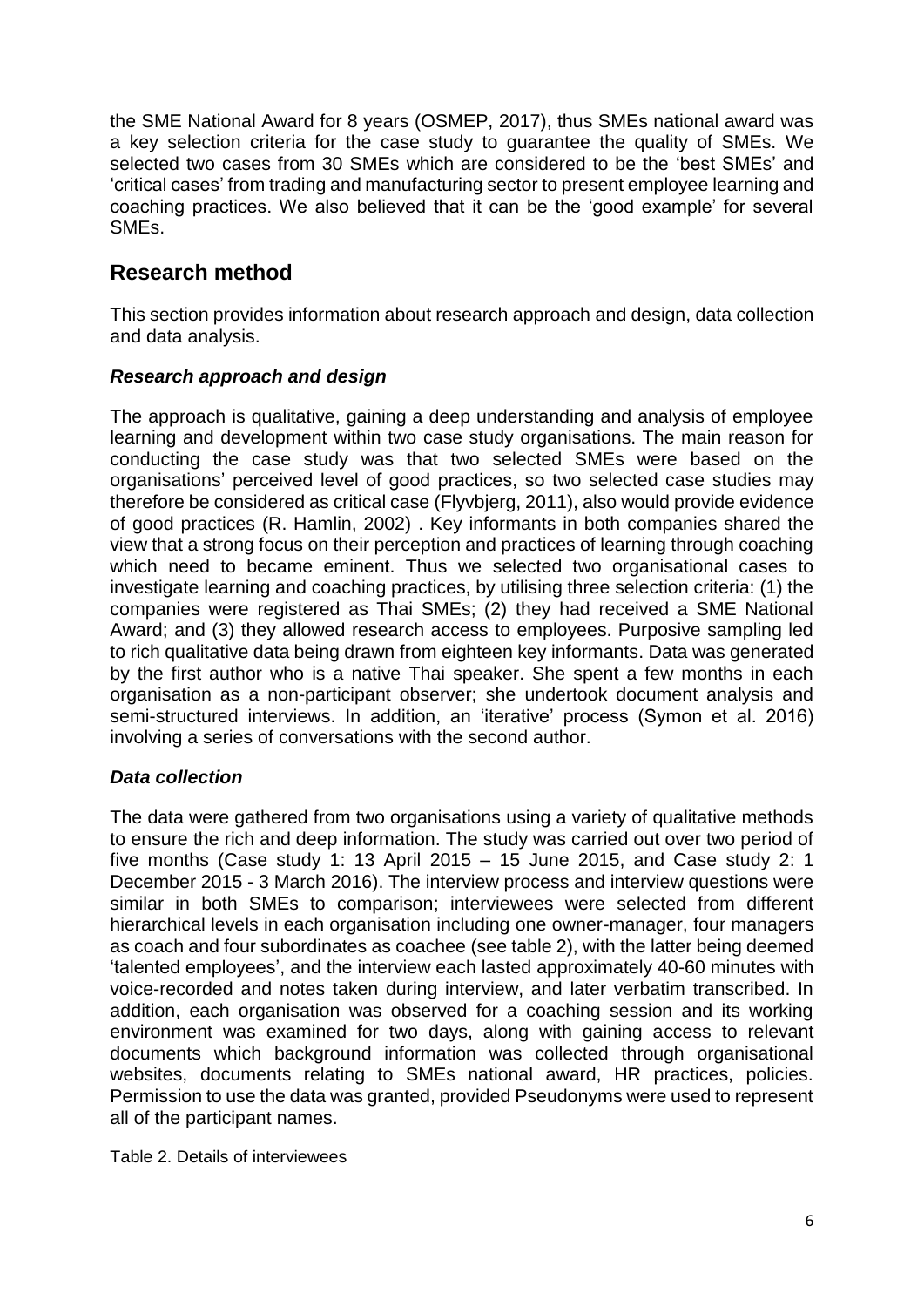| Organisation | no. of owner-manager | no. of Coach | no. of Coachee | <b>Total</b> |
|--------------|----------------------|--------------|----------------|--------------|
| Case study 1 |                      |              |                |              |
| Case study 2 |                      |              |                |              |
| Total        |                      |              |                | 18           |

### *Data analysis*

The themes were identified during the data collection that data collection and data analysis were undertaken in parallel (Silverman, 2013). Template analysis was used to be the main technique to analyse the data which was carried out manually. Following Brooks and King's (2017) guidelines, we generate the template through a linear list presentation to identify the main themes that 'analysis often involves cycling back and forth between stages and this is especially true in template analysis because of its highly iterative nature' (Brooks & King, 2017, p. 26), which template was flexible approach to modify in the process of coding. Then, within-case analysis and crosscase analysis (Miles & Huberman, 1994; Yin, 2014) were used, and the emerging themes were supported by illustrative quotations from the transcripts to emphasize the point of themes. The initial template analysis from the first author, an insider from Thailand, focused on the a-prior codes which had emerged from her initial review of the literature on coaching and talent management. However, her supervisor, an outsider and the  $2<sup>nd</sup>$  author of this paper, began to question the initial analysis. This questioning enabled a richer and more contextualized picture to emerge.

To ensure the trustworthiness of finding, we used two strategies; triangulation and member checking. Creswell suggested at least 2 of 8 strategies which there are 8 primary strategies to increase the trustworthiness including triangulation and multiple sourcing of data, member checking, thick description, clarifying of researcher bias, negative case analysis, prolonged engagement, peer debriefing and external audit (Creswell, 2003). In attempting to do so, we employed 2 strategies;

- 1. Trustworthiness by triangulation: Multiple sources of data were collected as a means of triangulation 'to gain the needed confirmation, to increase credence in the interpretation, to demonstrate commonality of an assertion' (Stake, 1995: p.112). For this study, Document analysis, face-to-face semi-structured interviews and non-participant observation with key informants were utilised to confirm methodological triangulation which Flick (1998: p.230) acknowledge that "Triangulation is not a tool or a strategy of validation, but an alternative to validation"
- 2. Trustworthiness by member checking: It is recommended by Stake (1995), so after we checked each transcript, and then we verified the accuracy of data with each participant. All verbatim transcriptions were sent to eighteen participants to examine data and all participants provided feedback and already updated following their editing.

## **Research Findings**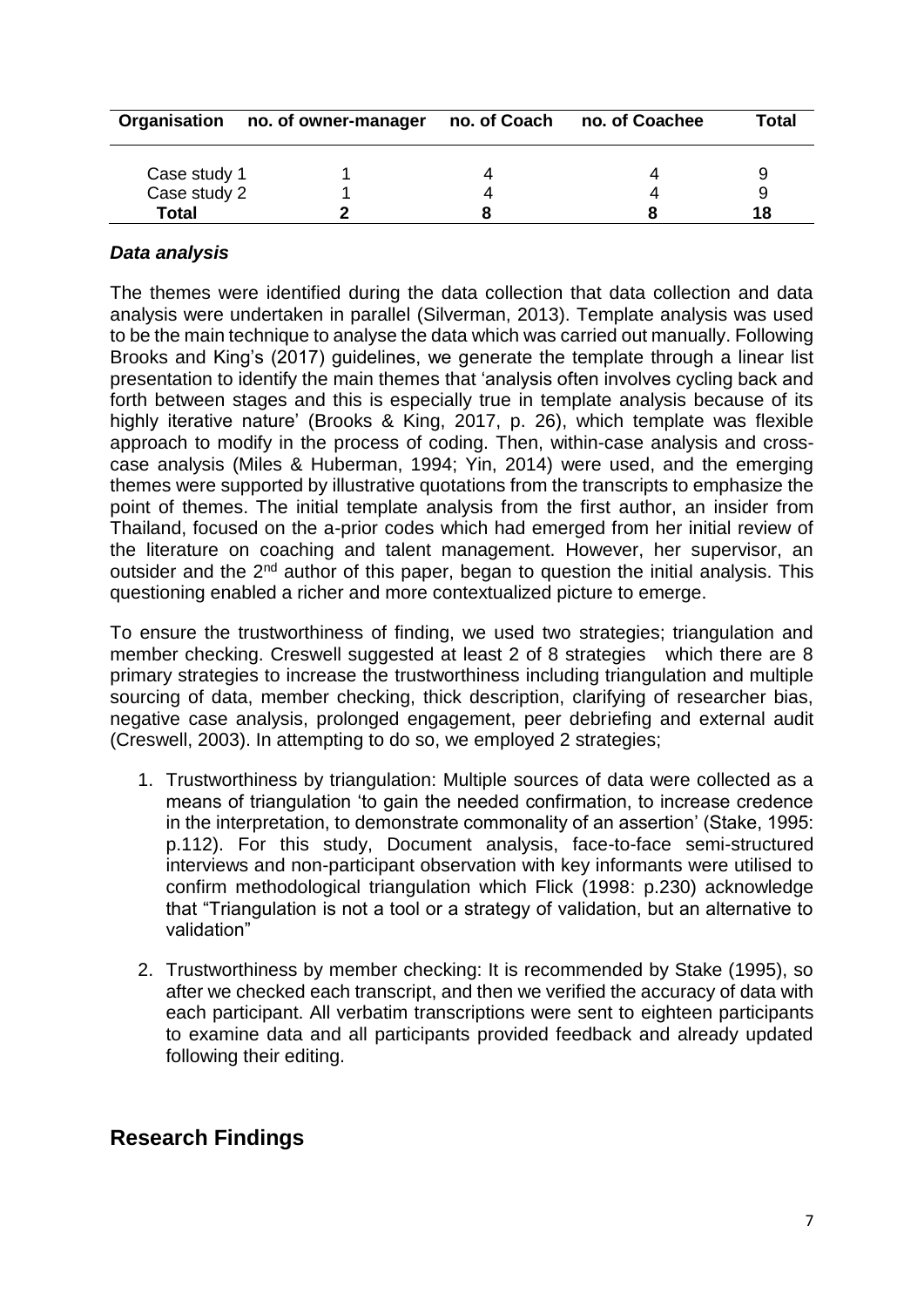This section presents major findings from our data analysis: (1) background of SMEs and (2) three key themes include (a) the attributes of talent (b) employee development and (c) coaching practices.

## *Background of SMEs*

The two cases had the advantages of providing a contrasting and complementary mix of management styles, organisational structures and cultures which could affect employee learning and coaching practices in each organisation, so the following details offer an overview of the two cases selected on the basis of three criteria in recruiting SMEs.

| <b>Description</b>  | Case study 1                                                                                                                         | Case study 2                                                                                                                                    |
|---------------------|--------------------------------------------------------------------------------------------------------------------------------------|-------------------------------------------------------------------------------------------------------------------------------------------------|
| Type of SMEs        | <b>Trading sector</b>                                                                                                                | Manufacturing sector                                                                                                                            |
| Enterprise size     | Medium enterprise                                                                                                                    | Medium enterprise                                                                                                                               |
| Number of employees | Monthly employee $=$ 32<br>Daily employee = 134<br>Total = $166$                                                                     | Monthly employee $= 79$<br>Daily employee $= 342$<br>Total = $421$                                                                              |
| Start-up years      | Established in 1974                                                                                                                  | Established in 2001                                                                                                                             |
| Enterprise age      | 42 years                                                                                                                             | 15 years                                                                                                                                        |
| Nature of work      | Demonstrated an trading business<br>operated waste recycling trading<br>with many franchise branches<br>across Thailand and overseas | A specialist manufacturing<br>operation to integrate all<br>process for making T-shirts,<br>polo shirts and jacket focusing<br>on niche markets |

|  | Table 3. The two case-study organisations |
|--|-------------------------------------------|
|  |                                           |

In order to address the issues surrounding the learning and development of people in SMEs through coaching practices, a rich and deep understanding of the contextual situation was explored:

**Case study 1**, which was positioned in trading sector of SMEs, was a family-run business, where the owner1 was perceived as the head of an organisational 'family'. He also held a strong belief in Buddhism and championed this as a guiding philosophy to underpin learning and HRD, and most of employees (95%) are Buddhist as well. The owner1 believes that Buddhism can be adapted into the employees' daily lives and that it can help the employees to be good people; this is an important principle to develop them in the next step for HRD. There was also a general consensus amongst employees that Buddhist principles permeated all aspects of business activity, including coaching practices. Informal coaching was apparent in on-the-job support, which established line managers in a coaching role. Moreover, the data from the observation supports strongly the fact that they have 5-6 areas around the factory that serve as the sources of morals for the employees. The owner1 shared:

*Our staffs are encouraged to pray and the monks are usually invited to preach to the employees. We also have a distinct hermitage of god in my factory. This*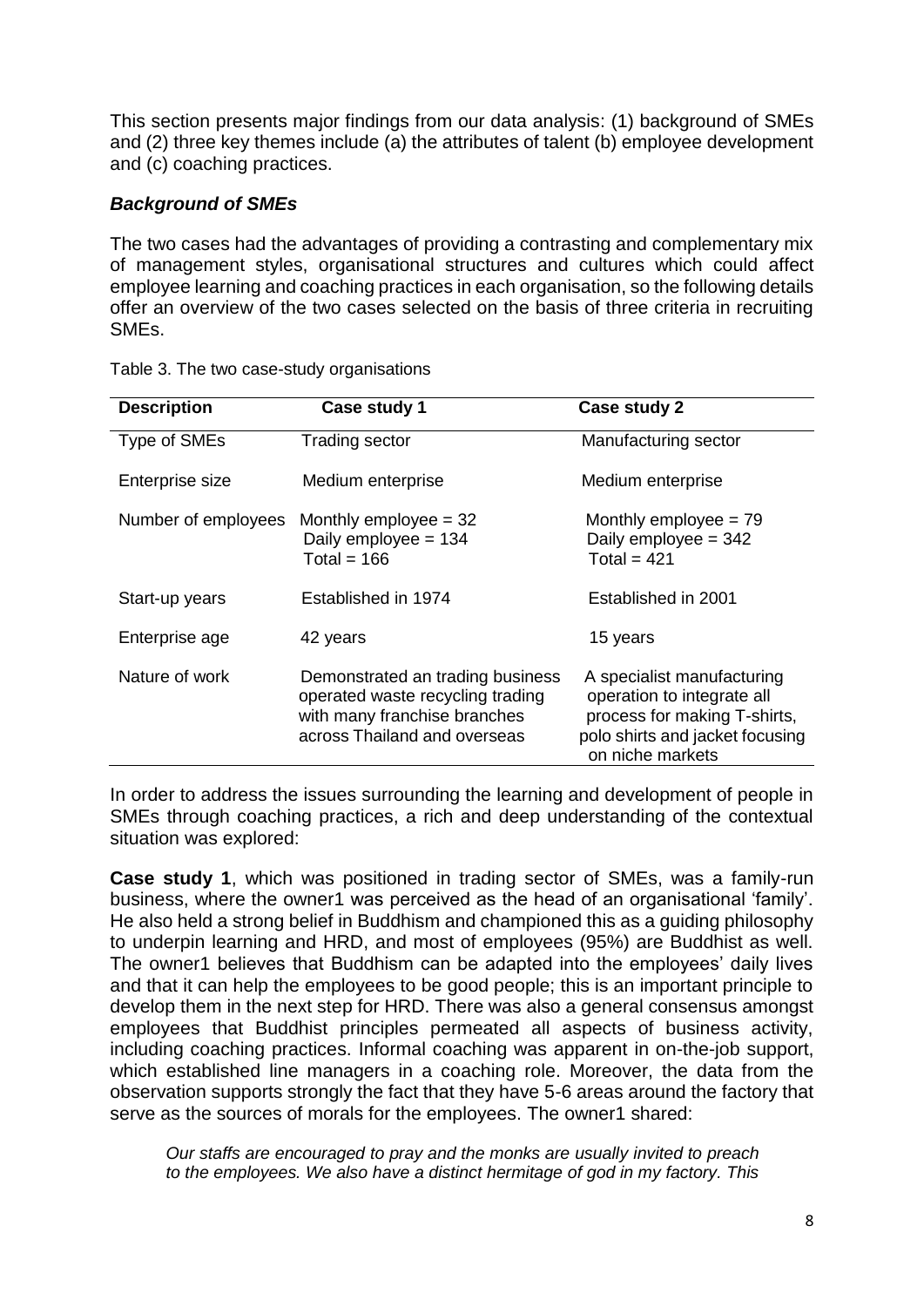*place has preaching practices, giving dharma, and provides the principles as the tool for binding minds. For giving Buddhism's principles, it is perfect for our employees. Performing these principles, they are developing themselves.*

Overall, his Buddhist beliefs and the family system emerged as the key factor for learning and coaching practices, especially the tight-knit relationship and deep desire to support and value each other, which was imbued within a concept of 'friendly coaching'. The nature of family coaching is that the owner1 and his managers spend time working and outside of work they take time to understand the background and values of their employees, develop connections through daily conversation, and listen and learn about the employees. Also, they take time to ask questions about the wellbeing of the employees and their family members, which demonstrates that they love and care about the employees. These things are an important part of coaching skills that they do subconsciously, and this makes the employees feel warm and connected.

**Case study 2**, comprised a manufacturing company in which an informal manageremployee style of coaching equally prevailed, although, here the owner2 followed the Christian faith of a Protestant. In parallel to the first case study, his personal belief system guided the organisation's approach to learning and coaching. In addition, as the owner2 held a strong believe that the human resource was vital to organisational success; he allocated both time and resources in support of HRD initiatives, including coaching and training, to engender a workforce that was prosperous and content. The owner2 stated:

*I think the key success of my business is human not machine, even though my machines are the most high-tech. The competitor can understand my business models, but they cannot manage the paradigm of the human elements like I do*

Because the owner2 is a Christian and most of the employees are still Buddhist, so there are no religious symbols, either Buddhist or Christian, in this company like case study 1. However, the owner2 seems to be a significant determinant of the adoption in many activities in this company such as HR activities, leadership development, organisation awareness, and happy workplace project. For example, the owner2 has adopted the concept of mentoring in church from his religious into the company, he said:

*We agreed to have mentoring, which uses the same concepts as the church. I took informal mentoring to adopt with my direct subordinates, more than 10 people for a long time, but it was not announced formally.*

At the beginning he used informal mentoring for managers, with himself as the mentor, and now the mentoring programme has been used throughout as systematic and formalised mentoring which is considered to be a good tool to develop employees continuously. Interestingly, the data from the observation supporting the interviews showed that the participants understand and use coaching and mentoring interchangeably. With regards nomenclature, staff identified coaching as 'mentoring' and whilst using the term interchangeably with coaching, they felt that the 'mentoring' conveyed a more caring attitude.

There is considerable evidence in both cases to summarise that the owner-manager have a central role to play in an organisation's learning and coaching practices. The influence of Buddhist beliefs is the key concept underpinning employee learning and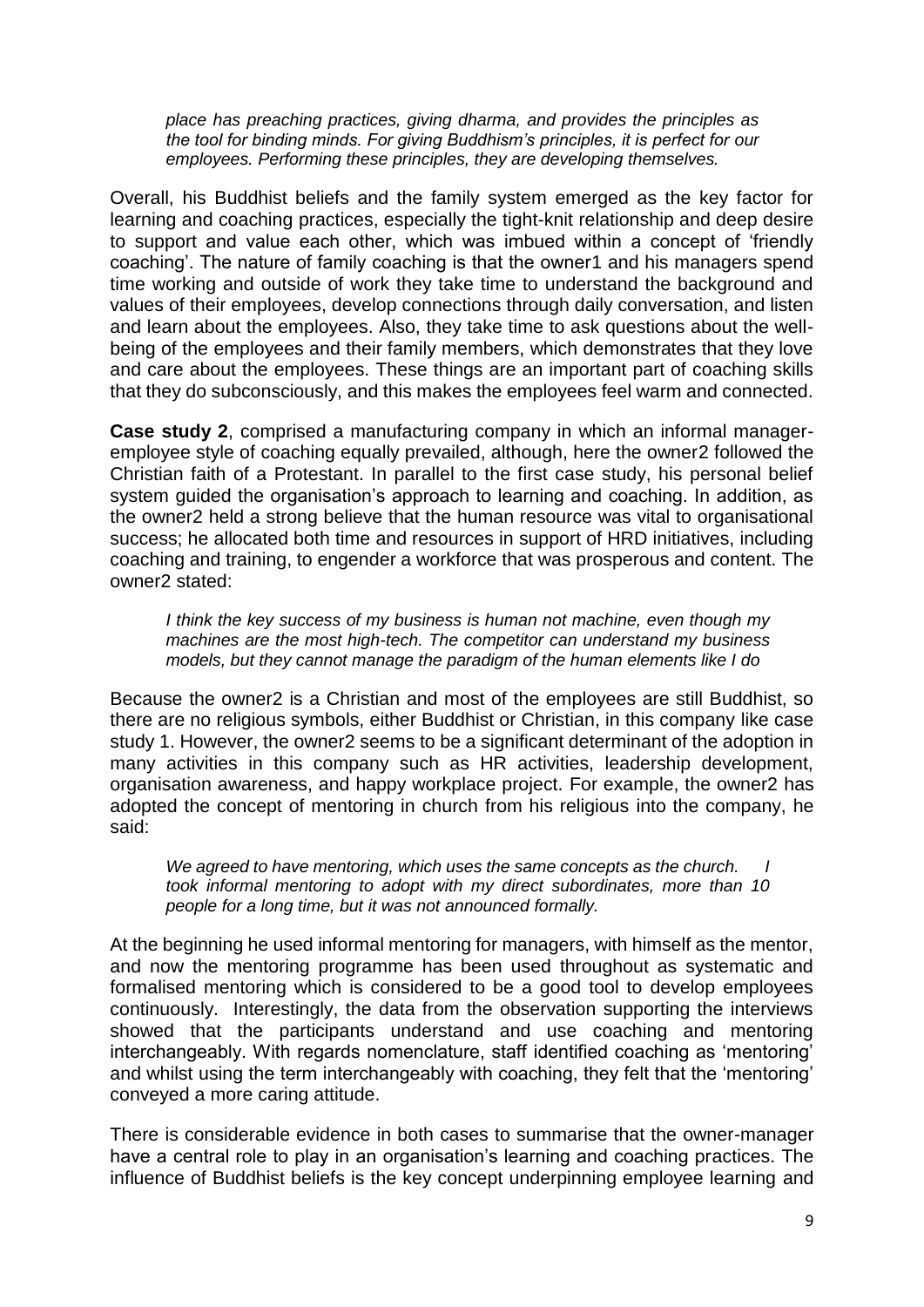coaching practices in case study 1; a Buddhist approach to coaching provides a discipline that enables the employees to be good people before building talent; in the meantime, in case study 2, the Buddhist approach is not directly relevant to HR practices like case study 1; however, he adopted mentoring from his religious approach and many HR activities from his personal belief are applied in his company. Consequently, this has meant that the owner-manager is the key role and his belief affects the employee learning and coaching practices in both companies.

### *Three major themes are evidenced*

Below we present the evidence emerged from the two case studies that patterns and trends were drawn from the transcripts to identify three predominant themes:

### **Theme 1: The attribute of talent**

Case study 1, Talent is considered to include everyone in the organisation to protect them from jealousy or envy; everyone is treated as equals. The owner-manager1 gave the following:

*I look upon all my employees like my children and siblings, I look upon all employees as equals, even though there is a different gap between the high and low potential, they are not praised in order to protect them from jealousy because all human emotions have jealousy in common.*

The meaning of talent has not been raised as an important issue in case study 1; however, in practice, a high performance employee in the view of the owner1 will be noticed and will be given more opportunities. They are then treated and developed differently. Thus, a hidden Talent management seem inevitable.

Meanwhile, case study2, talent are some people; the owner2 has built talent like a 'warlord' to manage the business instead of him. He also treats talented employees differently in terms of both time and financial investment. Now, he has around 20 talented employees who are at managerial level, such as managers and the assistant MD, while each manager has their own talented employees at the lower level as well. The owner2 is an important role to build talent. His exiting expertise is passed on the managers, and then passed on to the lower level respectively. Talent management has not been used formally, but has been applied inevitable. The owner2 spoke about this issue:

*Talent is different from a general employee, different in budget. If I have the HRD budget to build an employee up to the management level, I will choose someone who will be invested together; humans are a resource which is invested in through training, study trips and time.*

Both companies have different views on talent, but the same thing is that talented individuals stand out from the others, and both cases have practices, plus others that are done subconsciously and they are treated and trained in different ways in each organisation affecting the employee learning and coaching practices, which are explained in the next theme.

### **Theme 2: Employee development**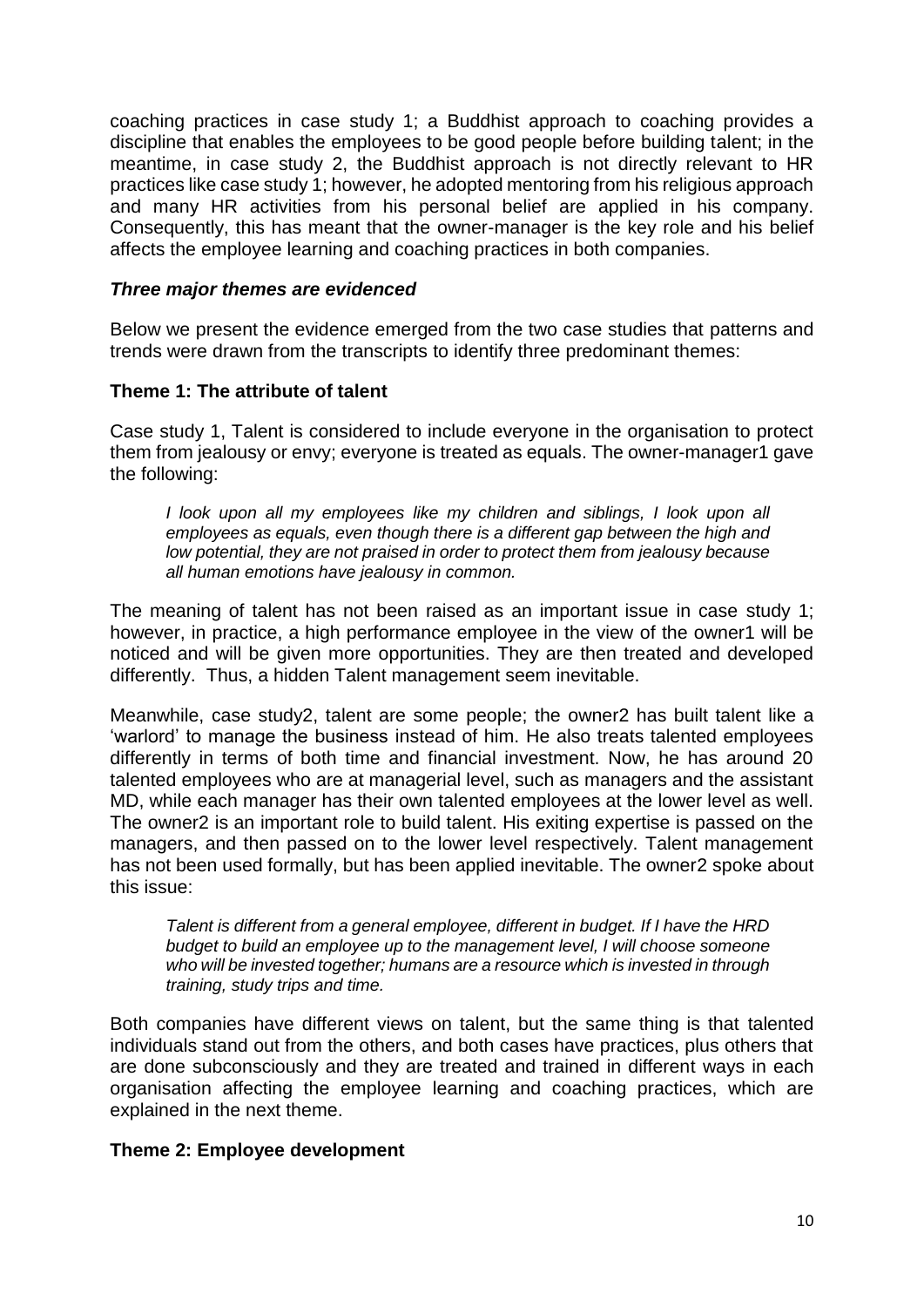The second theme is how employee is developed. The key method to develop the employees of both cases is on the job training around 80% of training which is the nature of learning by doing. However, in comparing the case, case1 is different from case2 with being a family-run business and a Buddhist approach are a distinctive; HR policies and most activities are still planned and organised by the owner1. No own inhouse training and no plan for off-the-job training are evidenced which the owner1 is the only decision maker to assign who will attend each public training. Interestingly, the good role model comes from the characteristics of the owner-manager1 makes most employees love, trust and have a lot of faith in him, and it makes the employees feel warm and tied up together. Similarities in differences, off-the-job training both public and in-house training are more occurred in case 2. In some cases, the owner2 will select the employees to attend special training classes which he considers them to be good and useful. Also, leader roles are the one key success of this organisation, particularly the owner-manager roles that he often sends the managers to develop them continuously; he cultivates an ownership attitude for all employees to love and engage with the organisation, and he pays them back with a high bonus and salary, so these employees protect the company's assets like they own the business. Moreover, mentoring and happy workplace have adopted as systematic and formalised projects and run them continuously.

Behind the success of the employee developmental projects in both cases, the key driver was the owner-managers who possessed a very strong motivation that made things happen together with the loyal workforce.

### **Theme 3: Coaching practices**

The two companies in our case study do similarities adopted informal coaching using on the job training. The nature of informal coaching in both companies is similar; flexible, friendly and involves informal activities through internal coaching by a manager as the coach; however, cases 2 used to hire external coaches from outside, now they have stopped hiring them because they achieved good results for a while, and vary depending on the individual. Thus, case2 prefers to use the managers as coach instead of external coaches who are expensive and unsuccessful, the owner2 supported:

*"I used a lot of consultants and coaches, but it is a waste of money; I agree that external coaches are good but they do not stay for long, and when the coach is not here, the system starts to fail. So I believe my company should be run by the good system, not depending on a coach or individual. For me, the good coaches are the managers, not coaches from outside".*

Therefore, the manager as coach concept was adopted through 'friendly coaching' in two case studies having a close and tight relationship between the managers (coach) and their subordinates (coachee). Unfortunately, from the interview with the participants in both cases, it was found that most of them knew little about coaching. The coaching practices in both companies are still adopted informally and subconsciously through on the job. The managers have known that they have a responsibility to motivate their subordinated to perform at their highest capabilities which is a form of coaching; however, the participants did not understand the real concept of coaching very well and they have used the coaching concept following their understanding used it spontaneously. With strong support from the key informant in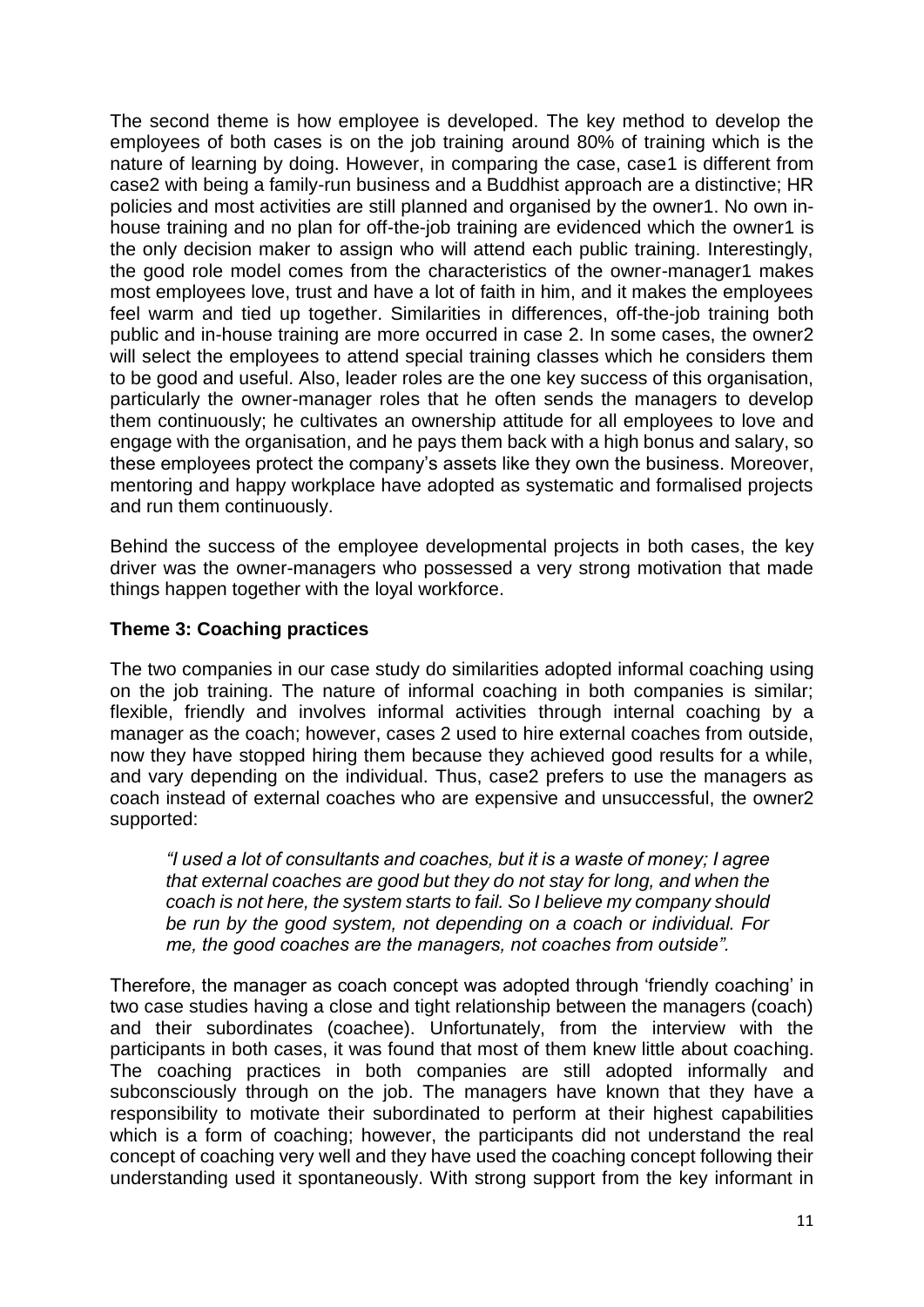both cases, we found that they have not been trained in coaching programmes before. Most of the topics of training concern present tasks. Also, in the both organisational context, the term coaching overlapped with mentoring and sometimes used interchangeably the words 'coaching' 'teaching' and 'instruction' because which when translated into Thai language having the same syllables and a similar meaning.

It could be said that the lack of understanding about coaching makes the managers did not seem to truly know how to coach the subordinates, so both companies could not act to its full capacity on coaching; despite the fact these two cases are the good practices in human resource which may reflect on most SMEs in Thailand faced many problems more than two case studies. Thus, limitations faced by SMEs, especially in the area of training we suggest the relevant governmental agencies, which are main responsible for Thai SMEs promotion, provide resource such as, coaching experts to be a speaker, or support coaching training for Thai SMEs. Moreover, the ownermanagers are the key mediator in the adoption of coaching in the organisation. Table 4 provides a summary of three themes to comparison within two cases:

| <b>Main and sub-theme</b>  | <b>Case Study 1</b>                                                                                                                                                                                                                                                       | <b>Case Study 2</b>                                                                                                                                                                                                                     |
|----------------------------|---------------------------------------------------------------------------------------------------------------------------------------------------------------------------------------------------------------------------------------------------------------------------|-----------------------------------------------------------------------------------------------------------------------------------------------------------------------------------------------------------------------------------------|
| 1. The attribute of talent | • Talent as all people<br>• Everyone are treated as<br>equals<br>• however, in practice,<br>different levels to develop<br>different employees; a<br>hidden Talent seem<br>inevitable                                                                                     | • Talent as some people<br>• More resources are invested<br>in talent<br>• however, talent<br>management has not been<br>used formally; they has been<br>applied inevitably                                                             |
| 2. Employee development    | $\bullet$ Training<br>- On the job training<br>- Unplanned for off the job<br>• Using Buddhist approach to<br>teach and develop people<br>• A good role model<br>· Job rotation<br>*** Family business is more<br>dominant and affects many<br>activities in this company | $\bullet$ Training<br>- On the job training<br>- More plan for off the job<br>including public and in-house<br>training<br>• Mentoring<br>Leadership development<br>Ownership quotient and<br>Organisation awareness<br>Happy workplace |
| 3. Coaching practices      | Informal coaching<br>$\bullet$<br>Internal coach using the<br>manager as coach<br>Friendly coaching                                                                                                                                                                       | Informal coaching<br>$\bullet$<br>Internal coach using the<br>manager as coach<br>Friendly coaching                                                                                                                                     |

Table 4. A comparison of three themes in the case study organisations

### **Discussion and Conclusions**

As an emerging economy, Thailand is experiencing ever increasing pressure to deal with the complexities of business effectiveness. Whilst technology, resources and time contribute to success, the talent development of the workforce remains a viable avenue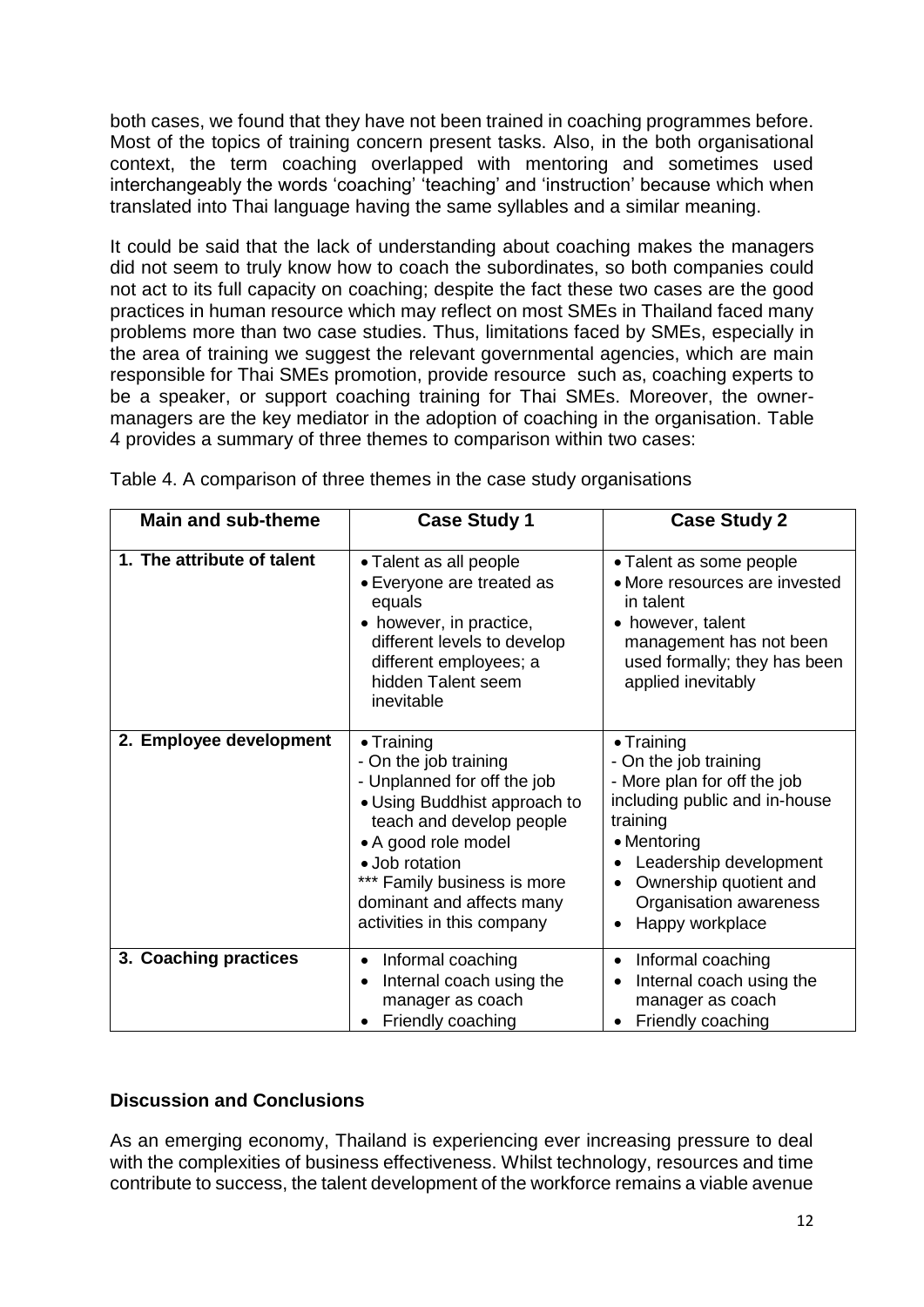for progression. Organisations are situation-specific, yet they are also positioned within a national culture, with its attendant values and norms. Within SMEs, where the boundaries are restricted, the ethos of the organisation, including attitudes to coaching, are more dependent on the owner-manager. Indeed, the two case studies illustrated that drive and direction were encapsulated in the SMEs owner-managers, with their approaches often transcending national culture and values. Both owner-managers were benevolent and sought to improve the lot of their workforce through learning and coaching, in a similar way to the early pioneers of religious zeal in England, epitomised in the factories of Cadbury and Port Sunlight.

Within the case study organisations the portrayal of Buddhist and Christian philosophy engendered a feeling of belonging, a 'family' atmosphere. Further, within the Buddhist tradition, a desire existed to support others and this emerged as a key element of organisational learning. For example, Talent is included everyone in case study 2 in order to protect them from jealousy or envy because envy is one of the five types of poison in Buddhism (Smith, Merlone, & Duffy, 2016). Indeed, the pervasiveness of oneness meant that employees tended not to distinguish coaching as a separate entity; it was embraced within the notion of providing support for the business 'family'. In the second case study it is equally apparent that the Western concept of coaching had been modified to fit the organisational ethos. This realigning of concepts places a focus on understanding actions and concepts in situation, rather than striving for globalised models or solutions. In particular, it is likely that, within an SME, it is the idiosyncratic nature of the owner-manager that 'grounds' the learning ethos.

Even though both organisations could provide learning opportunities in many different ways through HR activities and practices to develop the employees such as training, happy workplace, mentoring, etc., it might not be enough to complete developing the employee because we found that coaching practices in both companies are adopted informally, spontaneously and subconsciously through on the job and the real concept of coaching is not known very well. Meanwhile, coaching has almost become a mantra with many authors arguing that coaching can be applied in many areas (Passmore, 2010; Bono et al., 2009; Ellinger et al., 2003; Hamlin et al., 2008) considered as a key element in the success of individuals and organisational growth, and the most widely used HRD interventions for improving learning processes (Ellinger et al., 2003; Whybrow and Lancaster, 2012; Neale et al., 2009; Bueno, 2010; Lane, 2010; Ellinger and Kim, 2014). The results of two cases are discussed with the existing literature; it appears that most of the features of SMEs are consistent with the literature. In particular, the consistency is about a less formal, uncertainty and more flexible manner (Hill and Stewart, 2000; Westhead and storey 1996, Slobodan), and the ownermanager characteristics is the factor affecting the growth of SMEs (Sarwoko & Frisdiantara, 2016; Sarwoko, Surachman, & Hadiwidjojo, 2013), as reported by several authors is the key success of SMEs, and there is an extensive literature point that the manager can play a role as the facilitators of learning such as a coach (Beattie et al., 2014); however, 'HRD occurring through the job as part of normal work and problemsolving routines is not consciously thought of as HRD, and as a result is likely to be spoken about by owner-manager in term of 'business as usual' and not HRD' (Hill & Stewart, 2000, p. 12) . Thus, there may be a need for practitioners in SMEs and others to more understand coaching as a different approach to developing employees' potential before it is used in SMEs in the appropriate way.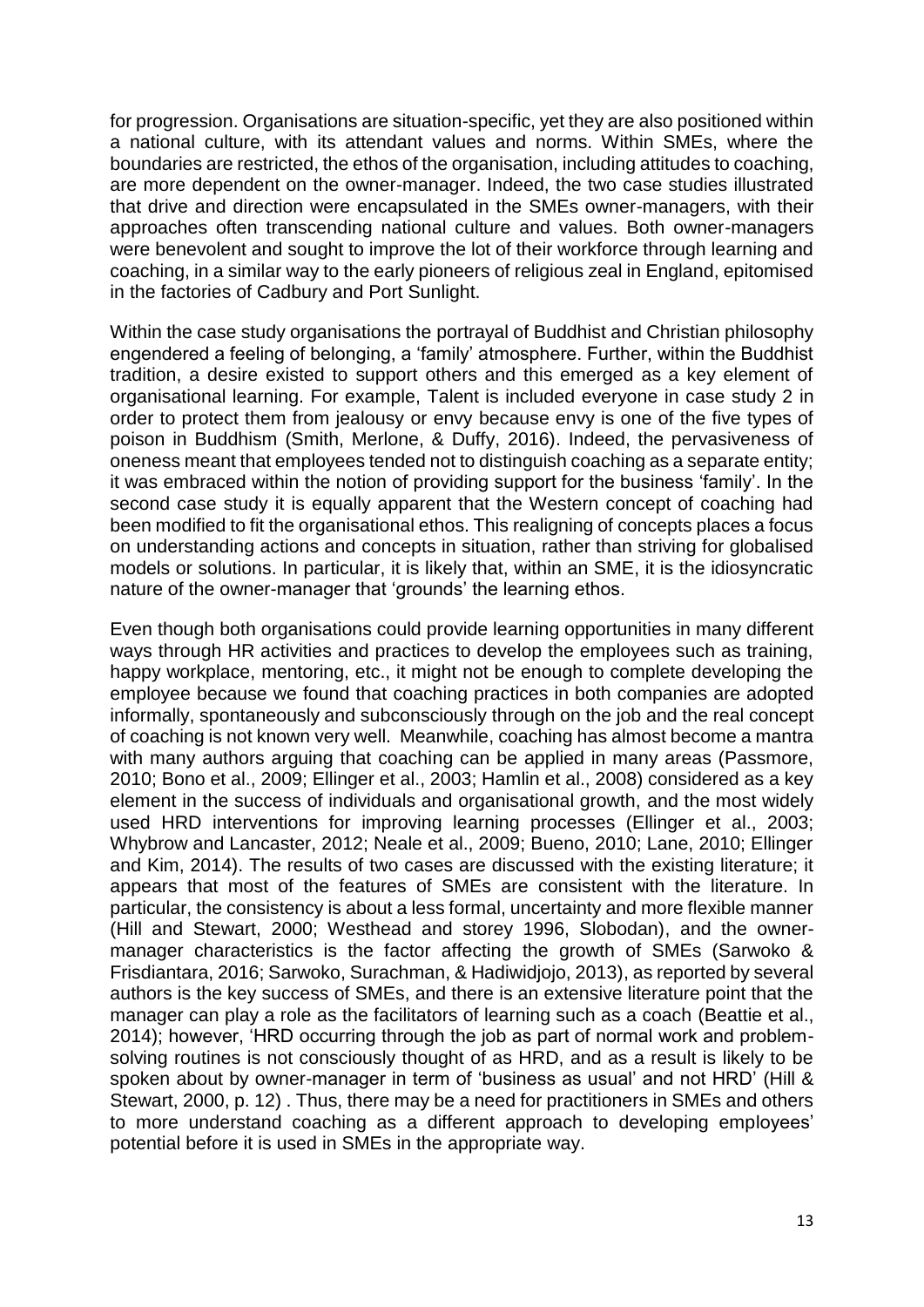In exploring coaching within two SMEs in Thailand and identifying that the individual philosophy of owner-managers plays a crucial role in organisational learning and coaching practices, this study makes a valuable theoretical contribution to individual learning and development. The study also contributes to the wider debate surrounding the transferability of development models across cultures, illustrating that, even within one nation, notable variances exist. In terms of making a contribution to practice, an impact can be seen whereby owner-managers can grasp a greater awareness of how they influence and codify practice, in support of organisational learning and effectiveness. Further, awareness is raised that a specific focus on core development interventions can engender a culture of learning support, where people resourcefulness predominates.

Recommendations are provided that future research should expand to other SMEs group and other fields of HRD such as mentoring, employer branding and employee engagement in order to obtain a clearer picture and perspectives of the way to develop the employees in the context of SMEs.

To conclude, in contributing to a dearth of qualitative studies on organisational learning and coaching practices within SMEs, our research lends a voice to those small organisations that aspire to achieve results, within the complexity of conducting business in a rapidly emerging economy.

### **References**

Ahmad, S. Z., Abdul Rani, N. S., & Mohd Kassim, S. K. (2010). Business challenges and strategies for development of small-and medium-sized enterprises (SMEs) in Malaysia. *International Journal of Business Competition and Growth, 1*(2), 177-197.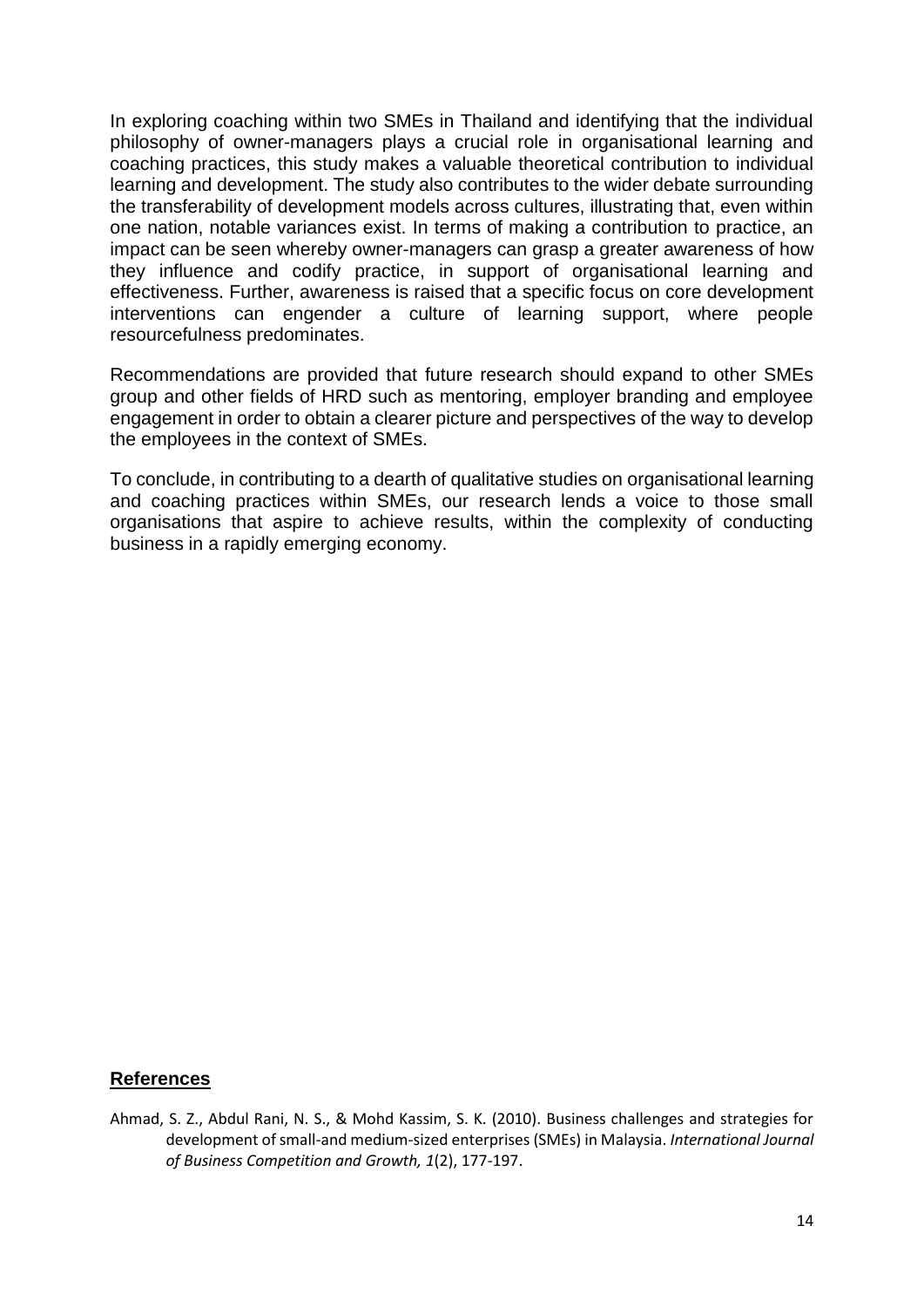- Akaraborworn, C. T., & McLean, G. N. (2001). *The relationship between factors impacted by the current economic crisis and human resource development roles and functions in Thailand.* Paper presented at the AHRD 2001 CONFERENCE.
- Akterujjaman, S. (2010). Problems and Prospects of SMEs Loan Management a Study on Mercantile Bank Limited, Khulna Branch. *Journal of Business and Technology, 5*(02).
- Anuar, A., & Mohd Yusuff, R. (2011). Manufacturing best practices in Malaysian small and medium enterprises (SMEs). *Benchmarking: An International Journal, 18*(3), 324-341.
- APEC. (2013). Thailand Experiences to Empower SMEs Retrieved from [http://mddb.apec.org/documents/2013/scsc/wksp2/13\\_scsc\\_wksp1\\_004.pdf](http://mddb.apec.org/documents/2013/scsc/wksp2/13_scsc_wksp1_004.pdf)
- Ates, A., Bititci, U., Garengo, P., & Cocca, P. (2013). The development of SME managerial practice for effective performance management. *Journal of Small Business and Enterprise Development, 20*(1), 28-54. doi:10.1108/14626001311298402
- Beattie, R. S., Kim, S., Hagen, M. S., Egan, T. M., Ellinger, A. D., & Hamlin, R. G. (2014). Managerial coaching a review of the empirical literature and development of a model to guide future practice. *Advances in Developing Human Resources, 16*(2), 184-201.
- Bishop, D. (2015). Small firms and the failure of national skills policies: adopting an institutional perspective. *International Journal of Training and Development, 19*(1), 69-80.
- Brooks, J., & King, N. (2017). *Template Analysis for Business and Management Students* London : SAGE, 2017.
- Buranajarukorn, P. (2006). Human aspects of quality management in developing countries: a case study and model development for Thai manufacturing SMEs.
- Chittithaworn, C., Islam, M. A., Keawchana, T., & Yusuf, D. H. M. (2011). Factors affecting business success of small & medium enterprises (SMEs) in Thailand. *Asian Social Science, 7*(5), 180.
- Ellinger, A. D., & Kim, S. (2014). Coaching and Human Resource Development: Examining Relevant Theories, Coaching Genres, and Scales to Advance Research and Practice. *Advances in Developing Human Resources, 16*(2), 127-138. doi:10.1177/1523422313520472
- Flyvbjerg, B. (2011). *Case study*: Sage.
- Hamlin, R. (2002). Towards evidence-based HRD practice. *Understanding human resource development: a research-based approach*, 93-121.
- Hamlin, R. G., Ellinger, A. D., & Beattie, R. S. (2006). Coaching at the heart of managerial effectiveness: A cross-cultural study of managerial behaviours. *Human Resource Development International, 9*(3), 305-331.
- Hill, R., & Stewart, J. (2000). Human resource development in small organizations. *Journal of european industrial training, 24*(2/3/4), 105-117.
- Jasra, J. M., Khan, M. A., Hunjra, A. I., Rehman, A. U., & Azam, R. I. (2011). Determinants of business success of small and medium enterprises. *International Journal of Business and Social Science, 2*(20).
- Johnson, M. P., & Schaltegger, S. (2016). Two decades of sustainability management tools for SMEs: how far have we come? *Journal of Small Business Management, 54*(2), 481-505.
- Kluaypa, P. (2013). *Development of a quality management model for Thai Small, Medium and Large Enterprises (SMLEs).* (Bibliographies

Theses

- Non-fiction), University of Portsmouth. Retrieved from [http://search.ebscohost.com/login.aspx?direct=true&db=edsble&AN=ethos.016486158&site](http://search.ebscohost.com/login.aspx?direct=true&db=edsble&AN=ethos.016486158&site=eds-live) [=eds-live](http://search.ebscohost.com/login.aspx?direct=true&db=edsble&AN=ethos.016486158&site=eds-live) Available from EBSCOhost edsble database.
- Lane, D. A. (2010). Coaching in the UK–an introduction to some key debates. *Coaching: An International Journal of Theory, Research and Practice, 3*(2), 155-166.
- Miles, M. B., & Huberman, A. M. (1994). *Qualitative data analysis : an expanded sourcebook*: Sage, 1994.

2nd ed.